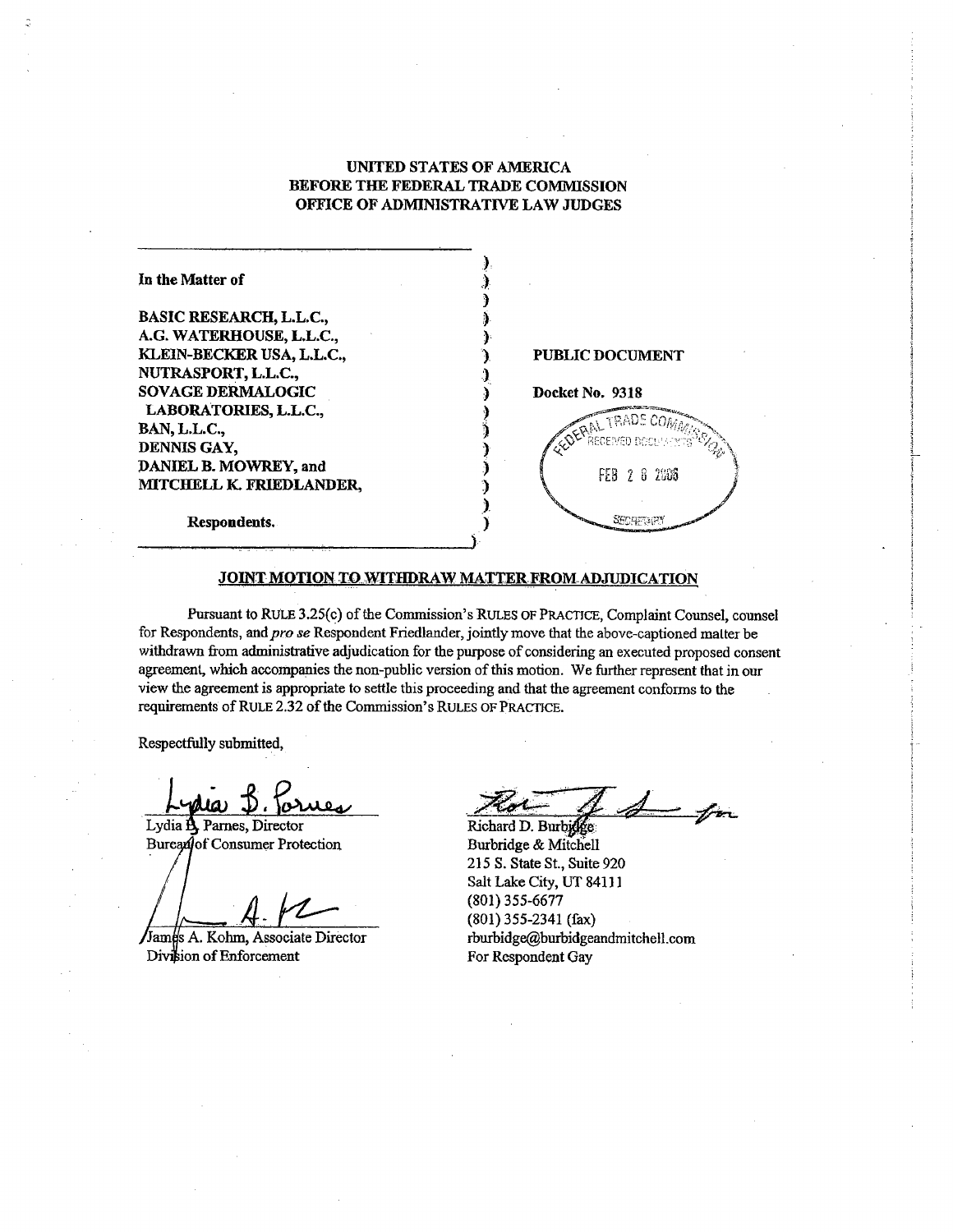In re Basic Research LLC, et al., Docket No. 9318 Joint Motion to Withdraw Matter from Adjudication Page 2

James Reilly Dolan, Assistant Director Division of Enforcement

Laureen Kapin (202) 326 327 Lemuel Dowdy (202) 326-2981 Walter C. Gross III (202) 326-3319 Joshua S. Millard (202) 326-2454 **Edwin Rodriguez** (202) 326-3147 Laura Schneider  $(202)$  326-2604 Fax:  $(202)$  326-2559 Counsel Supporting the Complaint

Å

Johathan W. Emord Emord & Associates, P.C. 1800 Alexander Bell Dr. #200 Reston, VA 20191  $(202)$  466-6937  $(202)$  466-6938 (fax) jemord@emord.com For Respondents A.G. Waterhouse, LLC, BAN, LLC, Basic Research, LLC, Klein-Becker USA, LLC, Nutrasport, LLC, and Sovage Dermalogic Laboratories, LLC

Mitchell K. Friedlander c/o Compliance Department 5742 West Harold Gatty Dr. Salt Lake City, UT 84116 (801) 517-7000 (801) 517-7108 (fax) mkf555@msn.com Respondent pro se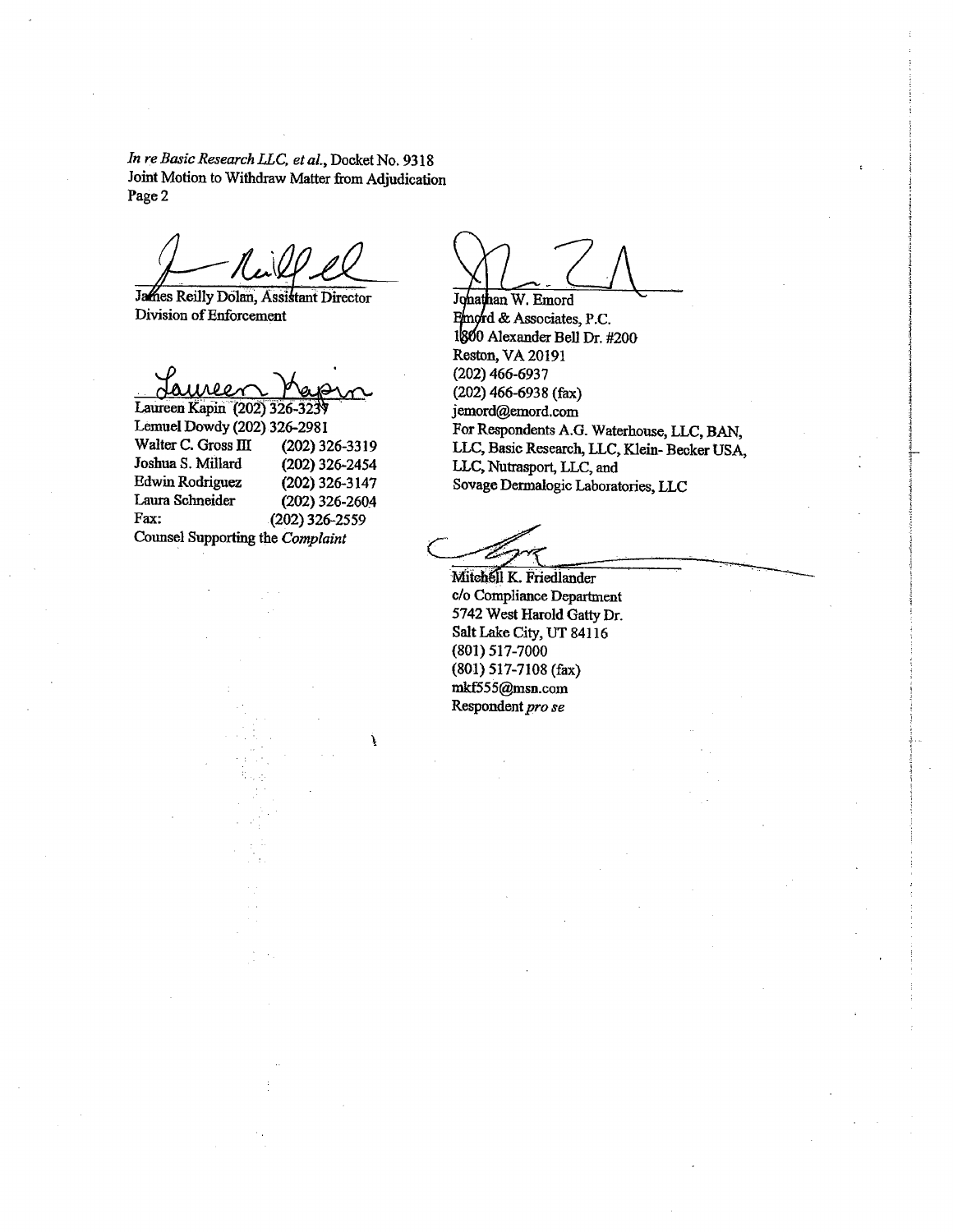In re Basic Research LLC, et al. Docket No. 9318 Joint Motion to Withdraw Matter from Adjudication Page 3  $\bar{z}$ 

Utic Ronald F. Price

Peters Scofield Price 310 Broadway Centre 111 East Broadway Salt Lake City, UT 84111 (801) 322-2002 (801) 322-2003 (fax) rfp@psplawyers.com For Respondent Mowrey

Dated: Tebreson 27, 2006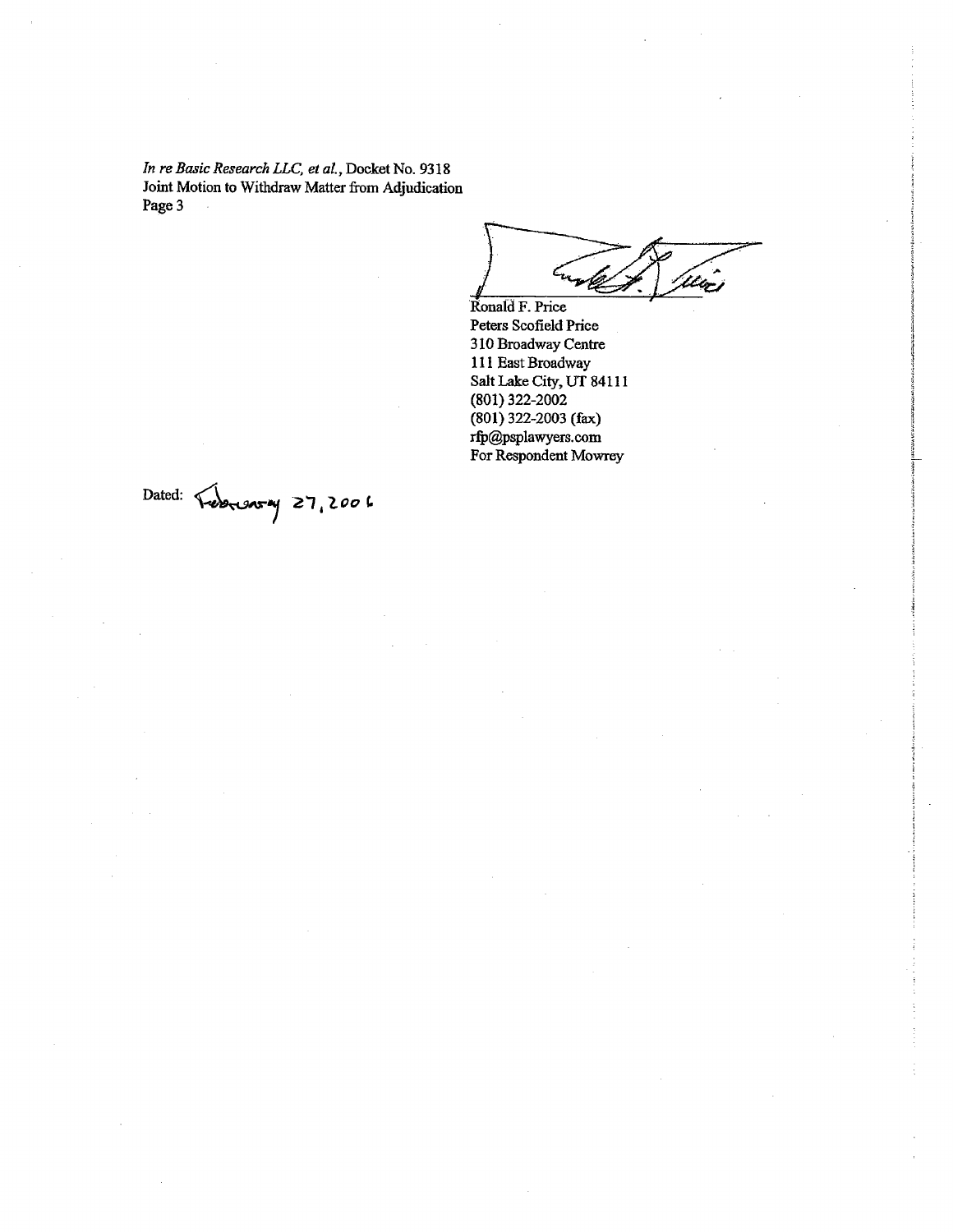# CERTIFICA TION OF REVIEWING OFFICIAL

I certify that I have reviewed the attached public fiing, Joint Motion to Withdraw Matter from Adjudication, prior to its fiing to ensure the proper use and redaction of materials subject to the Protective Order in this matter and protect against any violation of that Order or applicable RULE OF PRACTICE.

James A. Kohm

Associate Director, Division of Enforcement Bureau of Consumer Protection